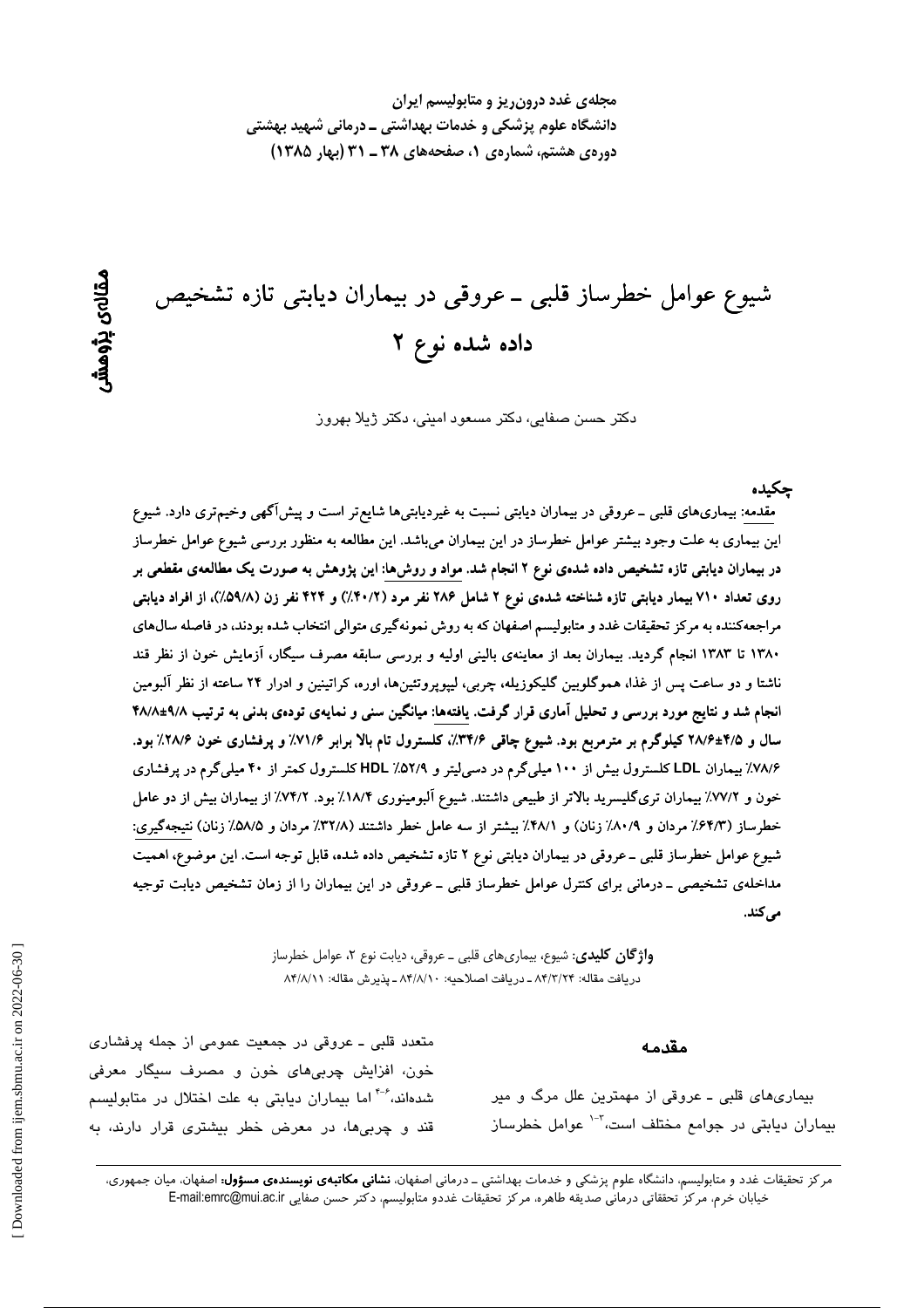طوری که شیوع عوارض قلبی ـ عروقی در آنها تا چهار برابر افراد غیر دیابتی گزارش شده است. همچنین ابتلا به عوارض قلبي ـ عروقي در بيماران ديابتي در سنين پايينتري اتفاق میافتد و پیشآگهی بدتری نیز نسبت به غیر دیابتیها دار ند.^^

اگر چه مدت ابتلا به دیابت یکی از عوامل مؤثر در بروز این عوارض است، در بیماران تازه تشخیص داده شدهی نوع ۲ نیز دیگر عوامل خطرساز قلبی ـ عروقی بیش از افراد غیر دیابتی گزارش شده است.<sup>۱۱-۹</sup> در ایران مطالعه انجام شده در دیابتیهای تازه تشخیص داده شده بسیار اندک است و اغلب بررسیها، در دیابتیهای شناخته شده انجام شده است.<sup>۱۴–۱۲</sup> در مطالعهی عزیزی و همکاران، شیوع چاقی و پرفشاری خون در بیماران دیابتی جدید در جمعیت شهری تهران گزارش شد است.<sup>۱۵</sup> از آنجا که عوامل خطرساز، نقش پیشآگهی دارند و در تعیین راهکار برنامههای پیشگیری اوليه و ثانويهى بيمارى هاى قلبى ـ عروقى مورد توجه می باشند، شناخت وکنترل آنها در بیماران دیابتی ضرورت بیشتری دارد. در این مطالعه شیوع عوامل خطرساز قلبی ـ عروقی در بیماران دیابتی نوع ۲ تازه تشخیص داده شده در مرکز تحقیقات غدد و متابولیسم اصفهان مورد بررسی قرار گر فته است.

مواد و روشها

این مطالعه به صورت مقطعی بر روی ۷۱۰ بیمار دیابتی نوع ۲ تازه تشخیص داده شده مراجعه کننده به مرکز تحقیقات غدد و متابولیسم اصفهان ـ که به روش نمونهگیری متوالی انتخاب شده بودند ـ انجام شد. برای تشخیص دیابت از معیارهای WHO استفاده شد. بیمارانی به عنوان دیابت تازه تشخیص داده شده در نظر گرفته شدند که از شروع بیماری آنها کمتر از یکسال گذشته بود. از بیماران پس از ثبت مشخصات، زمان تشخیص بیماری، سوابق بیماریهای قبلی، و استعمال دخانیات معاینات اولیه شامل اندازهگیری وزن، قد و فشارخون انجام شد. وزن و قد با سبکترین لباس ممکن و بدون کفش اندازهگیری شد. نمایهی تودهی بدنی<sup>:</sup> از تقسیم وزن (کیلوگرم) به مجذور قد (متر) محاسبه گردید. جهت ارزیابی وضعیت چاقی، نمایهی تودهی بدنی تا

٢۴/٩ کیلوگرم بر متر مربع طبیعی، بین ٢٩/٩–٢۵، اضافه وزن، و برابر یا بیشتر از ۳۰ به عنوان چاقی در نظر گرفته شد." فشارخون بیماران در وضعیت نشسته از بازوی راست بعد از ۱۵ دقیقه استراحت با یک دستگاه فشارسنج جیوهای استاندارد اندازهگیری شد و متوسط دوبار اندازهگیری به فاصلهی پنج دقیقه استراحت به عنوان فشار خون بیمار ثبت شد. برای تعیین پرفشاری خون از معیار هفتمین گزارش  $\mathrm{NC}^\mathrm{i}$  استفاده شد و درجهی ۱ و ۲ (فشارخون سیستولی مساوی یا بالاتر از ۱۴۰ میلی متر جیوه یا دیاستولی مساوی یا بالاتر از ۹۰ میلی متر جیوه) به عنوان پرفشاری خون در نظر گرفته شد. همچنین بیمارانی که به علت سابقهی پرفشاری خون تحت درمان داروهای پایین آورندهی فشار خون بودند، جزء افراد با پرفشاری خون محسوب شدند. از تمام بیمارا ن بعد از حد اقل ده ساعت ناشتا بودن، خونگیری جهت آزمایش انجام شد. اندازهگیری قند خون به روش گلوکز اکسیداز، کلسترول تام و تریگلیسرید و HDL-c با استفاده از کیتهای پارس آزمون و chem enzyme انجام گرفت. اندازهگیری LDL-c با استفاده از فرمول فریدوالد (در صورتی که تریگلیسرید کمتر از ۴۰۰ میلیگرم در دسی لیتر بود) محاسبه گردید.^`

LDLc=TG-HDLc-Tc

معیارهای NCEP" و ATP3" برای طبقهبندی سطوح مختلف چربی های خون مورد استفاده قرار گرفت و برای کلسترولتام، تریگلیسرید، LDL-c به ترتیب مقادیر کمتر از ۲۰۰،۱۵۰ و ۱۰۰ و برای HDL-c بیشتر از ۶۰ میلی گرم در دسهایتر، به عنوان میزان طبیعی در نظر گرفته شد.<sup>۱۹</sup> برای تعیین شدت سطح خطر هیپرلیپیدمی مقادیر ۲۲۹–۲۰۰ میلیگرم در دسیلیتر برای کلسترول تام، ۳۹۹-۱۵۰، برای تریگلیسرید، ۱۲۹-۱۰۰ برای LDL-c کلسترول و ۵۹-۴۰ میلیگرم درصد برای HDL-c به عنوان عامل خطرساز متوسط (مرزی) و مقادیر بالاتر یا مساوی ۲۳۰،۴۰۰، ۱۳۰ و کمتر از ۴۰ به ترتیب برای موارد ذکر شده در بالا، به عنوان عامل خطر بالا در نظر گرفته شد.<sup>۲۰</sup>

اندازەگىرى ھموگلوبىن گليكوزىلە (HbA<sub>l</sub>c) با روش کروماتوگرافی تعویض یون<sup>7</sup> با استفاده از دستگاه DSS

ii- (7thJNC) Serven report of the joint national committee

iii- National chlesterol education program

iv- Adult treatment panel III

v - Union exchange chromatography

i-Body mass index (BMI)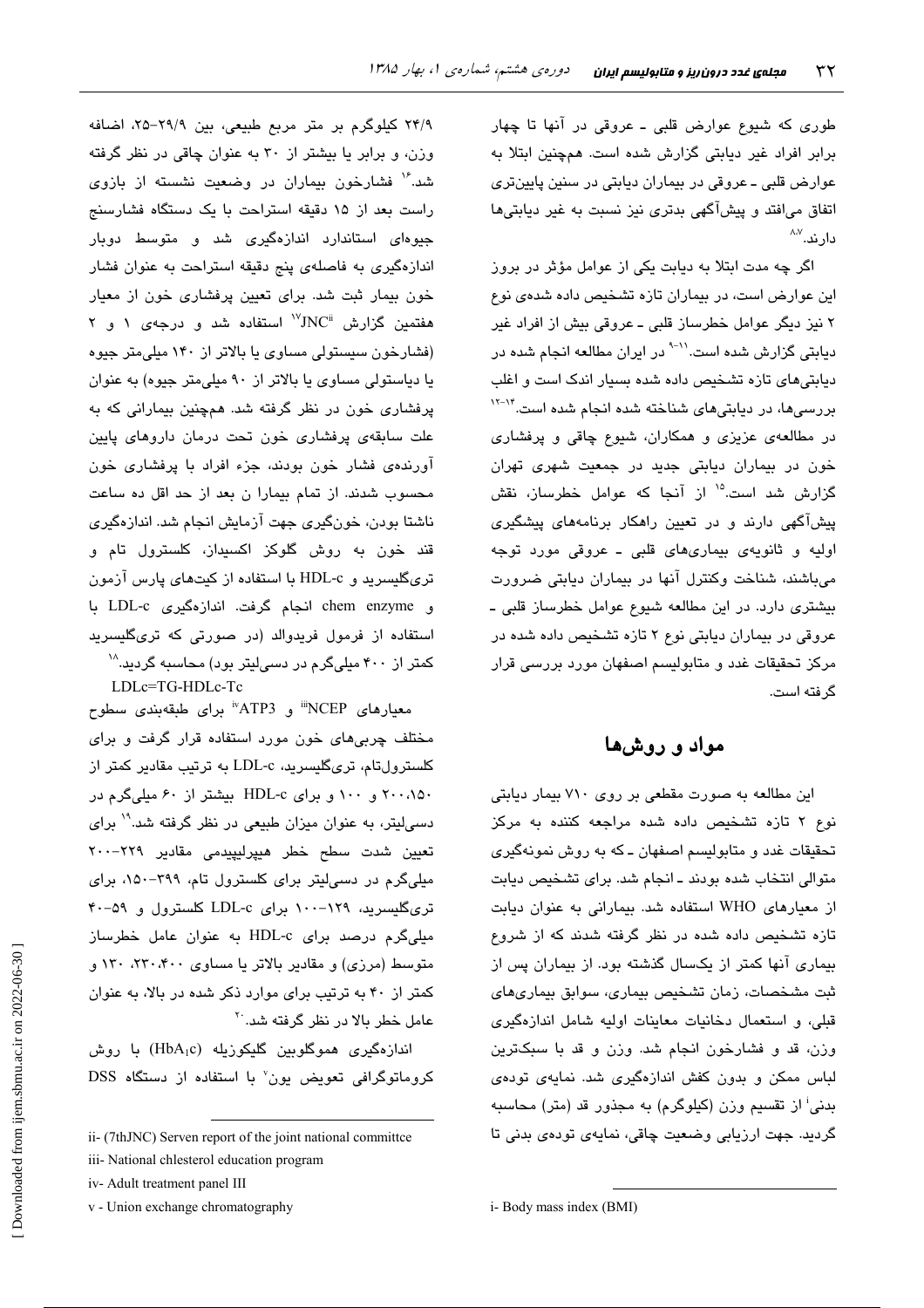صورت گرفت. اندازهگیری آلبومین ادرار ۲۴ ساعته، با دستگاه Clintek۱۵۰ و با استفاده از کیت Combi-screer انجام شد. در صورتی نمونهی ادرار از نظر آلبومینوری بررسی میشد که شواهدی از عفونت و هماچوری در آنالیز ادراری وجود نداشت و وزن مخصوص بالاتر از ۱۰۱۵ بود. در صورت وجود آلبومین بیشتر از ۳۰ میلیگرم در ادرار ۲۴ ساعته یک نمونهی دیگر حداقل دو ماه بعد تهیه و در صورت بالا بودن آلبومین از مقدار فوق در هر دو نمونه ادرار ٢۴ ساعته، آلبومینوری ثابت می شد. آلبومین ادرار ٢۴ ساعتهی کمتر از ۳۰ میلیگرم طبیعی، از ۳۰ تا ۳۰۰ میلیگرم میکروآلبومینوری و بیشتر از ۳۰۰ میلیگرم ماکروآلبومینوری (یا پروتئینوری آشکار) تلقی گردید.'' نحوه سيگار كشيدن با توجه به دستور العملهاى WHO تعریف شد. در این مطالعه منظور از افراد سیگاری بیمارانی بودند که به طور منظم حداقل یک نخ سیگار در روز میکشیدند (سیگار*ی* روزانه).<sup>۲۲</sup>

برای نمایش دادهها از میانگین به همراه انحراف معیار استفاده شد. برای مقایسهی دادهها در دو چنس از آزمون t برای متغیرهای کمی و از آزمون مجذور خی برای دادههای كيفى استفاده شد. دادهها از طريق نرمافزار SPSS مورد تجزیه و تحلیل قرار گرفتند و p<٠/٠۵ معنیدار تلقی گردید.

## بافتهها

از تعداد ۳۰۶۵ نفر بیمار دیابتی مراجعه کننده به مرکز تحقیقات غدد و متابولیسم اصفهان در فاصلهی سالهای ١٣٨٠ تا پايان ١٣٨٣ تعداد ٧١٠ نفر بيمار ديابت آنها تازه تشخیص داده شده بود که ۲۸۶ نفر (۴۰/۲٪) مرد و ۴۲۴ نفر (۵۹/۸٪) زن بودند. میانگین سن بیماران ۴۸/۸±۹/۸ سال و متوسط ابتلا به دیابت ۶/۸±۴/۵ ماه بود. میانگین نمایهی توده یبدنی ۴/۵±۲۸/۶ (کیلوگرم بر متر مربع) میانگین فشارخون سیستولی ۰۱۲۸/۸±۱۶/۲ فشارخون دیاستولی ۷۳/۴±۱۳/۴ میلی متر جیوه، HbA<sub>1</sub>c برابر ۲/۳±۰٫۹/۵٪، کلسترول تام ۲۵/۸±۲۹/۴+۵۲، HDL-c ۰۱۲۸/۸±۲۵/۵ LDL-c ۴۲/۸±۹/۲ و تریگلیسرید ۲۴۸/۸±۱۴۳/۶ میلیگرم درصد بود. میانگین نمایهی تودهی بدنی، کلسترول تام، لیپویروتئینها و فشارخون در زنان بیشتر از مردان و ميانگين سن، قند خون ناشتا و دو ساعت پس از غذا و هموگلوبین گلیکوزیله در مردان بیشتر از زنان و این تفاوت از نظر آماری معنیدار بود. میانگین تریگلیسرید در دو جنس تفاوت معنى دار نداشت (جدول ١).

|                                    | مرد (۲۸۶ نفر)                                          | زن (۴۲۴ نفر)            | p                    |
|------------------------------------|--------------------------------------------------------|-------------------------|----------------------|
| سن (سال)                           | $49/4 \pm 9/4$                                         | $Y\Lambda \pm \gamma/V$ | $\cdot/\cdot$ \      |
| $(Kg/m^2)$ ، نمایهی تودهی بدنی     | $\Upsilon V/\Upsilon \pm \Upsilon/\Lambda$             | $Y9/\Delta \pm Y/V$     | $\cdot/\cdot\cdot$   |
| قند خون ناشتا (mg/dL)              | $199\pm 5.75$                                          | <b>IAY/T±QV/V</b>       | $\cdot/\cdot$        |
| قند خون ٢ ساعته بعد از غذا (mg/dL) | <b>YFA/Y±VV/V</b>                                      | $YYY \pm VY/Y$          | $\cdot/\cdot\cdot$   |
| $(\lambda)$ HbA1c                  | $9/\Lambda V \pm 7/\Upsilon$                           | $9/7V \pm 7/7$          | $\cdot/\cdot \wedge$ |
| كلسترول تام (mg/dL)                | $Y19/V \pm 50/\Omega$                                  | <b>TTQ/A±FA/۶</b>       | $\cdot/\cdot\cdot$   |
| LDL کلسترول(mg/dL)                 | $171/0 \pm 77/0$                                       | $\gamma$                | $\cdot/\cdot\cdot$ ۳ |
| HDL کلسترول (mg/dL)                | $\mathfrak{r}\cdot\mathfrak{r}\pm\Lambda/\mathfrak{q}$ | $YY/Y\pm 9$             | $\cdot/\cdot\cdot$   |
| ترىگليسريد (mg/dL)                 | YQV/A±\VY/F                                            | $YYY/Y\pm 100/Y$        | <b>NS</b>            |
| فشارخون سيستوليک (mmHg)            | $\frac{1}{\sqrt{2}}$                                   | $YQ/T\pm VP/V$          | $\cdot/\cdot\cdot$ ۴ |
| فشارخون دياستوليک (mmHg)           | $V1/F\pm17/9$                                          | $Vf/F\pm Vf/V$          | $\cdot/\cdot\cdot$ ۲ |

جدول ۱ـ میانگین و انحراف معیار سنجشهای کمی مورد مطالعه در بیماران دیابتی نوع ۲ تازه تشخیص داده شده به تفکیک جنس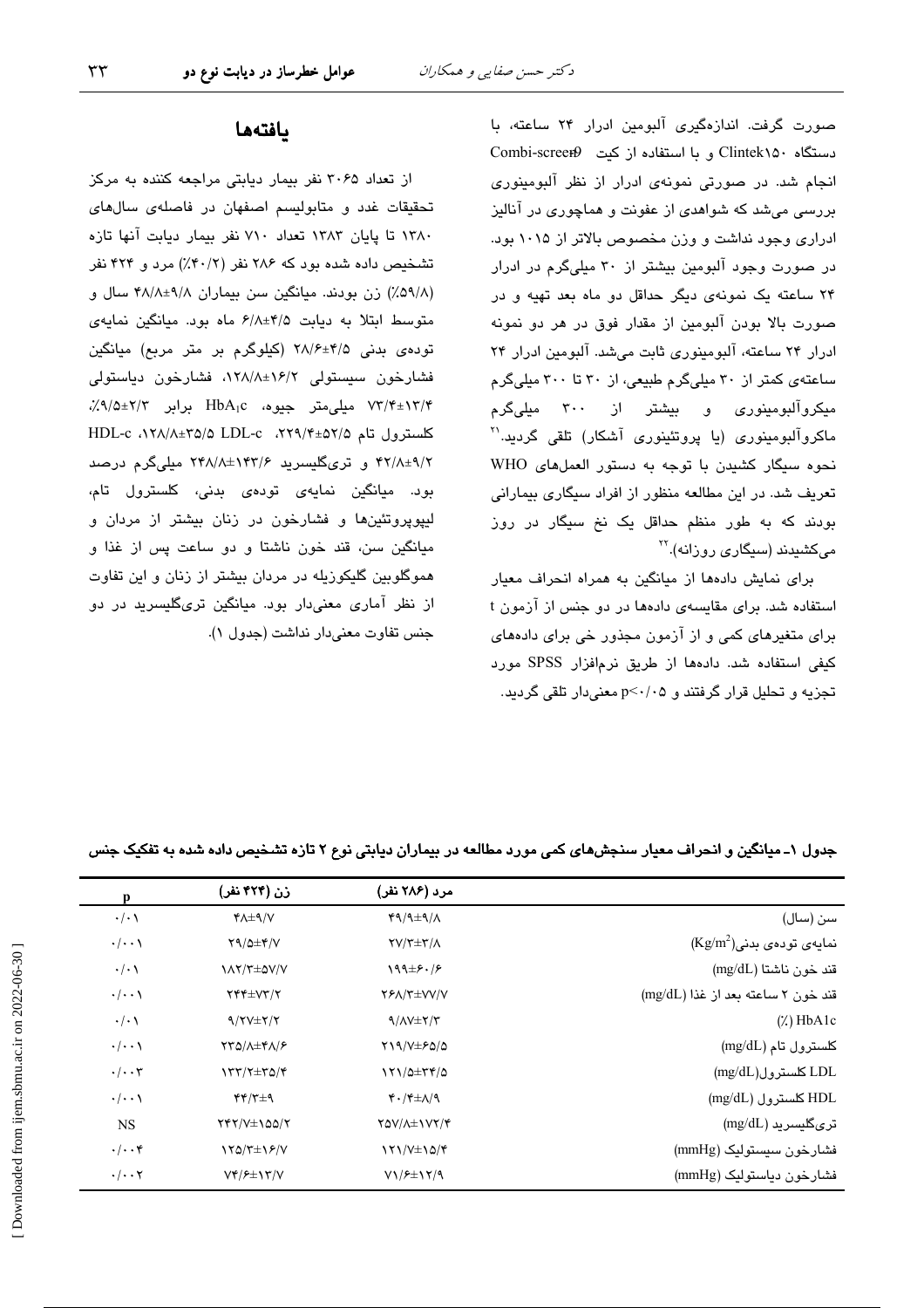|                                | $(mg/dL)$ ترىگليسيريد    |                                   | HDL-c 9mg/dL)             |                                 | $LDL-c$ (mg/dL)               |                                 | $(mg/dL)$ کلسترول تام  |                     |
|--------------------------------|--------------------------|-----------------------------------|---------------------------|---------------------------------|-------------------------------|---------------------------------|------------------------|---------------------|
| $\geq$ ۴                       | $10 - 79$                | >۴۰ ≤                             | $4. -09$                  | $\geq$ 13.                      | 1011-01                       | $\geq$ YY $\cdot$               | $Y - -YY9$             | گروههای سنی (سال)   |
|                                |                          |                                   |                           |                                 |                               |                                 |                        | مردان               |
| $\mathbf{f}/\mathbf{f}$        | VY/Y                     | 55/1                              | $\tau\gamma/\epsilon$     | $\mathbf{r} \cdot / \mathbf{r}$ | $\Upsilon \setminus \Upsilon$ | $\mathbf{r} \cdot \mathbf{r}$   | $V/\mathcal{F}$        | $<$ ۴.              |
| Y/V                            | VT/1                     | $\Delta$ 9/ $\Lambda$             | $\Upsilon V/V$            | $\mathbf{Y}\wedge\mathbf{P}$    | $\mathbf{Y}$ $\mathbf{F}$     | YQ/Y                            | $Y$ $5$ / $Y$          | $4. -49$            |
| $9/\tau$                       | $V \cdot / 9$            | 55/7                              | $\tau\tau/\nu$            | $\mathbf{r} \cdot / \mathbf{r}$ | $\tau \tau / \nu$             | ۴۴                              | Y5/5                   | $\Delta - \Delta$ 9 |
| 5/9                            | $\Delta \cdot / \Delta$  | $\Delta$ 1/9                      | $\Upsilon V / 9$          | ۴۱/۶                            | $\tau\tau/\vartriangle$       | $\tau$ ۴/۵                      | $\lambda/\gamma$       | $8. - 89$           |
| $5/\tau$                       | $59/\lambda$             | ۶٠                                | $\mathbf{Y}$ $\mathbf{F}$ | $\Upsilon\Lambda/\Lambda$       | $\tau\tau/\tau$               | $\mathbf{r} \cdot / \mathbf{v}$ | $\tau\tau/\epsilon$    | مجموع               |
|                                |                          |                                   |                           |                                 |                               |                                 |                        | زنان                |
| $\Delta/\Upsilon$              | 50/7                     | $\mathbf{Y}$ $\mathbf{F}$         | $\Delta$ ۶/۲              | $fV/\tau$                       | $Y \frac{1}{Y}$               | YY/Y                            | $\mathsf{Y}\mathsf{V}$ | $<$ ۴.              |
| 5/5                            | $V\mathbf{Y}/\mathbf{P}$ | $\Upsilon \sim \Upsilon$          | $\Delta V/\Delta$         | 5.17                            | YY/Y                          | $\Delta \Delta / \Upsilon$      | YY/Y                   | $4. -49$            |
| $V/\Upsilon$                   | $V\Upsilon/\Upsilon$     | $\Upsilon\Lambda/\Upsilon$        | ۶۰                        | 54/0                            | 19/2                          | ۶۰                              | $\lambda/\lambda$      | $\Delta - \Delta$ 9 |
| $\backslash \cdot \mathcal{F}$ | $\epsilon$ .             | ۴۶/۸                              | ۴۸/۹                      | $\Delta \frac{1}{\Delta}$       | <b>YV/V</b>                   | $\Delta$ 9/ $\epsilon$          | $\tau\tau/\tau$        | $8. - 89$           |
| $8/\lambda$                    | $V \cdot / \Upsilon$     | $\mathbf{r}\mathbf{a}/\mathbf{r}$ | ۵۷                        | $\Delta \frac{1}{1}$            | $\mathbf{r} \cdot \mathbf{a}$ | $\Delta f/\lambda$              | $\Upsilon\Upsilon/V$   | مجموع               |

جدول ۲– شپوع شدت هیپرلیپیدمی در جمعیت بیماران دیابتی تیپ ۲ تازه تشحیص داده شده مورد مطالعه بر حسب سن و جنس

LDL-c: Low density lipoprotein cholesterol; HDL-c: High density lipoprotein cholesterol

شىيوع ھىيپركلسىترولمى ٧١/۶ ٪ و LDL-c بالا ٧٨/۶٪ و در زنان بالاتر از مردان بود. هیپرتری گلیسریدمی در ۷۷/۲٪ موارد وجود داشت اما تفاوتی بین دو جنس مشاهده نشد. شيوع افزايش چربي،هاي خون بر اساس شدت خطر و به تفکیک جنس در جدول ٢ آمده است. ٨٠/٣٪ بیماران اضافه وزن داشتند یا چاق بودند و شیوع آنها در زنان بیشتر از مردان بود (جدول ۳).

جدول ۳– نمایهی تودهی بدنی (کیلوگرم بر متر مربع) در<br>بیماران دیابتی نوع ۲ تازه تشـخیص داده شده

| $(\text{Kg/m}^2)$ نمایهی تودهی بدنی |                     |                                          |       |  |
|-------------------------------------|---------------------|------------------------------------------|-------|--|
| $\geq r$ .                          | 25-29/9             | 57>                                      |       |  |
| $(51)$ $/51/5$                      | $(10.7)$ % $(10.7)$ | $(Y^{\ast})$ $X^{\ast}$ $\Delta/\Lambda$ | مرد   |  |
| $(1\Lambda f)/f\tau/\tau$           | $(1Vf)$ $\chi$ $f1$ | $(FF)(\lambda)$                          | ذن    |  |
| $(Yf0)$ $Xf(f)$                     | $(TYY)$ / $YQ/Y$    | $(Y^{\epsilon})$ / $X^{\gamma}$          | مجموع |  |

میانگین فشارخون سیستولی ۱۶/۲±۱۲۳/۵ میلی متر جیوه و فشارخون دیاستولی ۱۳/۳±۷۳/۱ میلی متر جیوه بود. شیوع پرفشاری خون در زنان بیشتر از مردان بود (جدول ۴).

جدول۴– شیوع درجات مختلف پرفشار خون ٌ در بیماران دیابتی نوع ۲ تازه تشخیص داده شده به تفکیک جنس

| درجه ۲    | درجه ۱                        | بالاتر از طبیعی | طبيعى  |       |  |
|-----------|-------------------------------|-----------------|--------|-------|--|
| ۰.Λ       | 7.15/1                        | 7.800           | 2.07/1 | مر د  |  |
| $\lambda$ | 75777                         | 7.7V/f          | 7.59/5 | ذن    |  |
| 7.9/9     | $\lambda$ $\lambda$ $\lambda$ | 7.598           | 255/2  | مجموع |  |
|           | * یا اساس معیارها ی JNC-7     |                 |        |       |  |

۱۸/۴٪ میکروآلبومینوری و ۱/۸٪ ماکروآلبومینوری یا پروتئینوری آشکار داشتند که در هر دو مورد در مردان شایع تر از زنان بود (جدول۵). ۸/۴٪ بیماران سیگاری بودند (١٣/٥٪ مردان و ٣/٢٪ زنان).

در کل، ۷۴/۲٪ بیماران بیشتر از دو عامل خطرساز (۸۰/۹٪ زنان و ۶۴/۲٪ مردان) و ۴۸/۱٪ بیشتر از سه عامل خطرساز قلبي ـ عروقي داشتند (۵۸/۵٪ زنان و ۳۲/۸٪ مردان) و تنها ٢/٣٪ فاقد عامل خطرساز قلبي ــ عروقي بودند.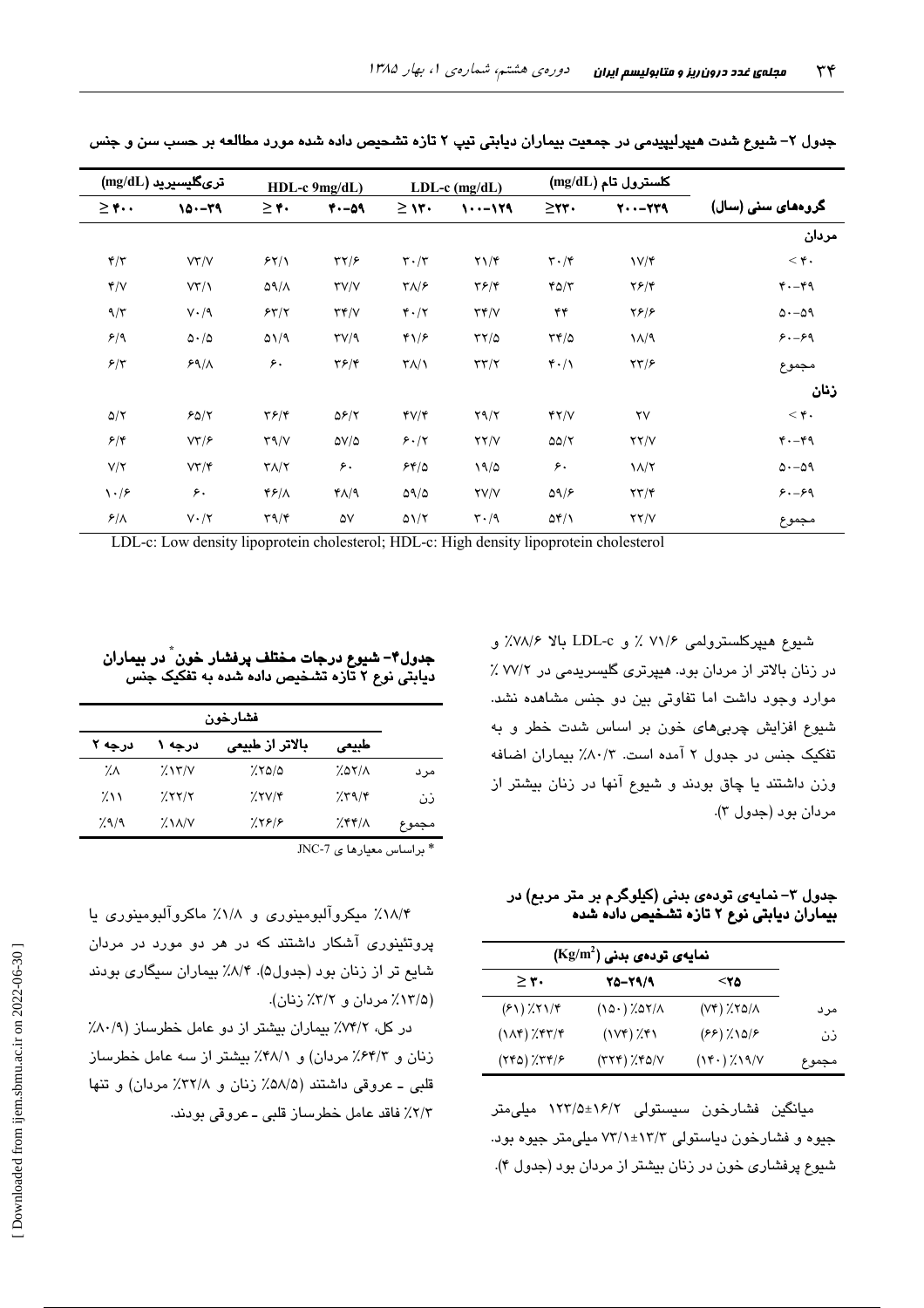| آلبومينوري <sup>‡</sup> | ڄاقي <sup>†</sup>                       | اضافه وزن                                    | پرفشاری خون (mm/Hg)          | تعداد      | گروہ سنی (سال)           |
|-------------------------|-----------------------------------------|----------------------------------------------|------------------------------|------------|--------------------------|
|                         |                                         |                                              |                              |            | مردان                    |
| $V/\mathfrak{r}$        | Y9/Y                                    | $\Delta Y/Y$                                 | 9/0                          | ۴۶         | $<$ ۴.                   |
| $Y\Delta/\Delta$        | $YF/\Delta$                             | $\Delta V/\Delta$                            | $\mathcal{N}$                | ۱۰۶        | $r_{1-\Delta}$ .         |
| $\frac{1}{2}$           | $\frac{1}{\pi}$                         | $\Delta \cdot / \epsilon$                    | $\mathbf{r}\cdot/\mathbf{v}$ | ٧۵         | $\Delta - 5$             |
| $\tau\tau/\nu$          | $\frac{1}{\sqrt{2}}$                    | 45/0                                         | $\Gamma$ 9/1                 | ۵۸         | $>\epsilon$ .            |
| $Y\Delta/\Lambda$       | $\Upsilon \Upsilon$                     | $\Delta \Upsilon/\Lambda$                    | $Y\setminus V$               | ۲۸۶        | مجموع                    |
|                         |                                         |                                              |                              |            | زنان                     |
| $11/\mathfrak{r}$       | $\Upsilon\Lambda/\Lambda$               | $\tau\tau/\tau$                              | ۲۴                           | ۹۶         | $<$ ۴.                   |
| 11/F                    | ۴۴                                      | $Y\backslash A$                              | $\tau\tau/\tau$              | $\sqrt{1}$ | $r_{1-\Delta}$ .         |
| YY/V                    | $\Delta\cal{N}/\Delta$                  | YV/V                                         | $49/\lambda$                 | $\cdot$ 9  | $\Delta$ 1- $\epsilon$ . |
| $Y\Delta/\Delta$        | $\tau\tau/\tau$                         | $\mathbf{\Upsilon}\Lambda/\mathbf{\Upsilon}$ | ۵۱                           | ۴V         | $>\epsilon$ .            |
| 17/9                    | $\mathfrak{r}\mathfrak{r}/\mathfrak{r}$ | ۴۱                                           | $\tau\tau/\tau$              | ۴۲۴        | مجموع                    |

جدول ۵– شيوع شدت هيپرليپيدمي در جمعيت بيماران ديابتي تيپ ۲ تازه تشخيص داده شده مورد مطالعه بر حسب سن و جنس

\* نمایهی تودهی بدنی ۲۵ تا ۲۹/۹ کیلوگرم بر مترمربع؛ † نمایهی تودهی بدنی بیشتر از ۳۰ کیلوگرم بر متر مربع؛ ‡ آلبومین بیشتر از ۳۰ میلیگرم در ادرار ۲۴ ساعته

#### بحث

نتایج این مطالعه نشان میدهد که در بیش از سه چهارم بیماران دیابتی نوع ۲ تازه تشخیص داده شده، سطح چربی و ليپوپروتئينهاى خون بالاتر از حد طبيعى است. همچنين در این بیماران شیوع پرفشاری خون ۲۸/۶٪ و آلبومینوری ۱۸/۴٪ بود. در مجموع نزدیک به ۷۰٪ بیماران بیش از دو عامل خطر و حدود نیمی از آنها بیشتر از سه عامل خطرساز قلبي ـ عروقي داشتند.

عوامل خطرساز قلبی ـ عروقی در بیماران تازه تشخیص داده شده نسبت به جمعیت عمومی شیوع بیشتری داشت. در بیان مقایسه، شیوع عوامل خطرساز قلبی ـ عروقی درجمعیت عمومی شهر تهران (سنین ۶۴–۲۹ سال) که توسط دکتر عزیزی و همکاران<sup>۲۲</sup> گزارش شده، کلسترول تام در ۳۱٪ و LDL-c در ٢٧٪ افراد در حد خطر متوسط و ٢٧٪ و ٢٣٪ به ترتیب در حد خطر بالا بوده است. میانگین تریگلیسرید و HDL-c به ترتیب ۱۹۰ و ۴۵ میلیگرم درصد بوده است. مقایسه ی نتایج مطالعهی فوقالذکر با مطالعهی ما در بیماران دیابتی تازه شناخته شده نشان میدهد که شیوع هیپرلیپیدمی در دیابتی ها نسبت به جمعیت عمومی بسیار بالاتر است. در مطالعهای که توسط ویروشوریا و همکاران در سریلانکا بر روی بیماران دیابتی تازه تشخیص داده شده انجام گرفته،<sup>۲۴</sup>

هیپرکلسترولمی ۱۱٪، LDL-c بالا ۱۲٪ گزارش شده است که در مقایسه با مطالعهی ما شیوع کمتری دارد، البته سن بیماران آنها کمتر بوده است (۴۲/۲±۶/۲ سال). به نظر میرسد شیوع اندک هیپرلیپیدمی در این کشور، در ارتباط با رژيم غذايي و اعتقاد مذهبي آنها در عدم مصرف گوشت باشد. در مطالعهای که توسط کاتلینیو و همکاران در فرانسه بر روی بیماران دیابتی نوع ۲ تازه تشخیص داده شده انجام شده، <sup>۲۵</sup> هیپرکلسترولمی در ۴۴/۶٪ بیماران با میانگین mg/dL ۴۴±۲۲۸ گزارش شده است. در این مطالعه ۲۹/۶٪ میکروآلبومینوری و ۳۸/۸٪ فشار خون داشتهاند. میانگین نمایهی تودهی بدنی در این بیماران ۲۸/۵±۲۸/۵ بوده است.

در مطالعهی UKPDS سطح لیپیدهای خون در بیماران دیابتی نوع ۲ تازه تشخیص داده شده به این صورت گزارش شده است<sup>۲۷</sup> که به ترتیب در زنان و مردان کلسترول تام ۲۲۳/۳±۴۶/۲ و ۲/۱۲/۸±۴۲/۵ LDL-c ۲۱۱/۸±۴۲/۲ و mg/dL ۱۳۹/۳±۴۷/۶ بوده است. میزان HDL-c در این جمعیت mg/dL ۴۰/۳±۸/۴ دود که در زنان نسبت به مردان بالاتر محاسبه شد. سطح تریگلیسرید در دو جنس تفاوتی نداشته است.<sup>۹</sup> نتایج مطالعهی ما به دو مطالعهی فوق نزدیکتر است. در رابطه یا تفاوت نتایج به دست آمده در

i- UK Prospective diabetics study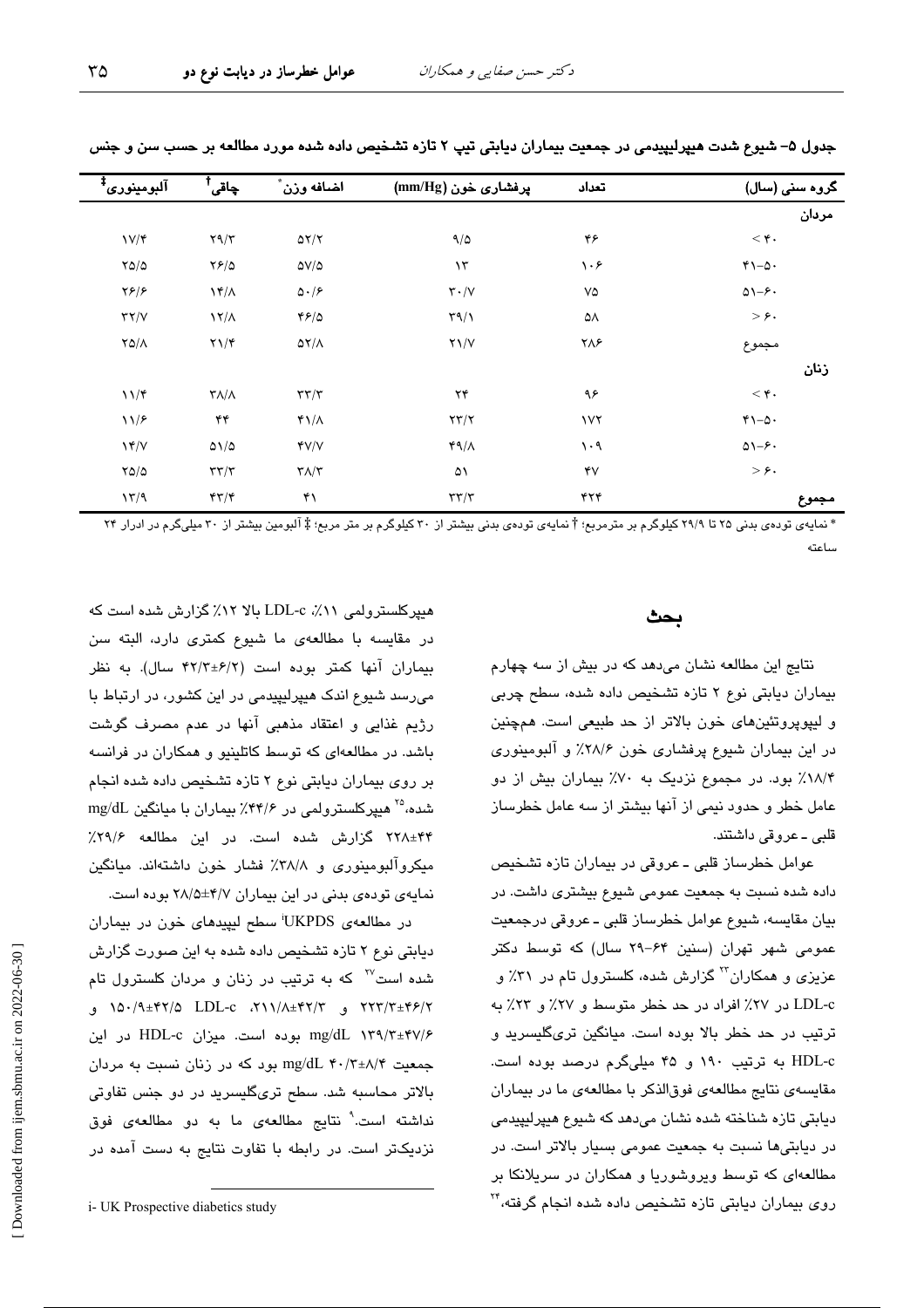کشورهای مختلف، عوامل ژنتیک، نوع رژیم و عادات غذایی، نحوهی فعالیت و عوامل فرهنگی ـ اقتصادی میتواند دخالت داشته باشد. چاقی و اضافه وزن از عوامل خطرساز دیگر است که شیوع بسیار بالایی در بیماران مورد مطالعهی ما داشت. در مطالعهی عزیزی و همکاران،<sup>۱۵</sup> دربیماران دیابتی جدید*ی* که در جمعیت شهری تهران با ازمایش تحمل گلوکز شناسایی شده بودند، شیوع افزایش وزن و چاقی به ترتیب ۴۴٪ و ۴۵٪ گزارش گردیده است. این نتایج به مطالعهی ما نزدیک است. بررسیهای انجام شده در کشورهای غربی شیوع چاقی را بیشتر از مطالعهی ما گزارش نموده است. در مطالعهی UKPDS11، <sup>۲۶</sup> میانگین نمایهی تودهی بدنی در بیماران دیابتی تازه تشخیص داده شده نوع ۲ برابر ۰/۱±۶/۲ کیلوگرم بر متر مربع بوده است. مطالعهی دیگری که توسط <sup>۷۷</sup>ï (UKPDS 12) انجام شده سه گروه نژادی سفید، آسیایی و افریقایی در افراد دیابتی تازه تشخیص داده شده، از نظر چاقی مقایسه شدهاند. میانگین نمایهی تودهی بدنی به ترتیب ۲۹/۳، ۲۷/۷ و ۲۷/۹ کیلوگرم بر متر مربع بوده است. نمایهی تودهی بدنی در مطالعهی کاتلینیو<sup>۲۵ ۲</sup>۸/۵±۴/۷ و در مطالعهای در هلند ۵/۲±۲۹/۸ کیلوگرم بر متر مربع بوده است<sup>۳۸</sup> و بیماران دیابتی تازه تشخیص داده شده سریلانکایی<sup>۲۸</sup> در ۱۶٪ موارد چاق بودهاند. در مقایسه، شیوع چاقی در بیماران مورد مطالعهی ما نسبت به کشورهای غربی کمتر و از بیماران اسیایی بیشتر است میباشند. شیوع پرفشاری خون در بیماران مورد بررسی ما نسبت به جمعیت عمومی اصفهان بیشتر است. شیوع پرفشاری خون، در جمعیت عمومی اصفهان توسط صراف(ادهگان و همکاران<sup>۲۹</sup> برابر ۱۸٪ و در جمعیت بزرگسال تهران (سن ۶۹–۲۰) به میزان ۲۲٪ توسط عزیزی و همکاران گزارش شده است<sup>۲۰</sup> که در مقایسه با دو مطالعهی بالا، شیوع پرفشاری خون در مطالعهی ما ازجمعیت عمومی بالاتر است.

در مقایسه با مطالعهها انجام شده بر روی بیماران دیابتی تازه تشخیص داده شده، شیوع پرفشاری خون در مطالعهی کنونی از کشورهای غربی کمتر و از کشورهای اسیایی بیشتر است. در مطالعهٔ ویروشوریا شیوع پرفشاری خون ۲۳٪، در بیماران فرانسوی ۳۸/۸٪، در مطالعهی HDS ۳۹٪ (۳۵٪ مردان، ۴۶٪ زنان) و در مطالعهی UKPDS 12

پرفشاری خون در نژاد اسیایی کمتر از نژاد سفید و افریقایی بوده است (فشارخون سیستولی به ترتیب ۱۳۹، ۱۴۵ و ۱۴۴ و فشارخون دیاستولی ۸۶، ۸۷ و ۸۹ میلیمتر جيو ه).

بیماریهای قلبی ــ عروقی در بیماران دچار نفروپاتی دیابتی شایعتر از افراد بدون نفروپاتی است. چادهوری و همکاران بیماران دیابتی تازه تشخیص داده شدهی نواحی جنوبی آسیا را با اروپا مقایسه کردهاند<sup>۳۱</sup> که شیوع در افراد اسیایی شایعتر از اروپاییها بوده است (۱۸/۱٪ در برابر ۷/۸٪). در مطالعهی انجام شده در سریلانکا ۲۹٪ نفروپاتی گزارش شده است و در مطالعهی کاتینیو و همکاران ۲۹/۶ نفروپاتی در بیماران فرانسوی از زمان تشخیص دیابت گزارش شده است. در مطالعه چنگ و همکاران بیماران دیابتی تایوانی در هنگام تشخیص ۱۲/۹٪ نفروپاتی داشتهاند. <sup>۲۲</sup> در مطالعهی ما ۰<br>۱۸/۴٪ میکروآلبومینوری و ۱۸/۸٪ ماکروآلبومینوری داشتهاند. احتمالاً شیوع متفاوت آلبومینوری در مناطق مختلف علاوه بر ديابت، با ساير عوامل همراه مانند نژاد و سن ابتلا، میزان شیوع و نجوهٔ کنترل، و درمان دیگر عوامل خطرساز چون پرفشاری خون و افزایش چربیهای خون در ار تباط است.

نکتهی قابل ذکر اینکه چون در این مطالعه تعدادی از بیماران مبتلا به پرفشاریخون بالا و هیپرلیپیدمی از دارو استفاده کردهاند، ممکن است مقادیر به دست آمده کمتر از میزان واقعی باشد و این مورد از محدودیتهای مطالعه محسوب میشود.

وجود درصد قابل ملاحظهی عوامل خطرساز قلبی ـ عروقی در بیماران دیابتی شناخته شدهٔ نوع ۲ در این مطالعه، اهمیت اقدامات پیشگیری اولیه را نشان میدهد. مطالعهها انجام شده اثرات رضايتبخش كنترل قند خون و ساير عوامل خطر ساز قلبی ــ عروقی را بر عوارض دیررس دیابت نشان داده است.<sup>۳--۳</sup> کنترل دیابت و تشخیص زود هنگام عوامل خطرساز و درمان آنها همراه با استفاده از راهکارهای مؤثر و عملی برای تغییر در شیوه*ی* زندگی به منظور کاهش عوامل خطرساز قلبی ــ عروقی باید از ملزومات برنامههای بهداشتی کشور باشد. برای تعیین اینکه چه عواملی سبب تفاوت در سطح لیپوپروتئینها در بیماران نسبت به سایر گروهای نژادی یا وابسته به جنس میشود، مطالعههای بیشتری نیاز است.

i- UK Prospective diabetics study 11

ii- UK Prospective diabetics study 12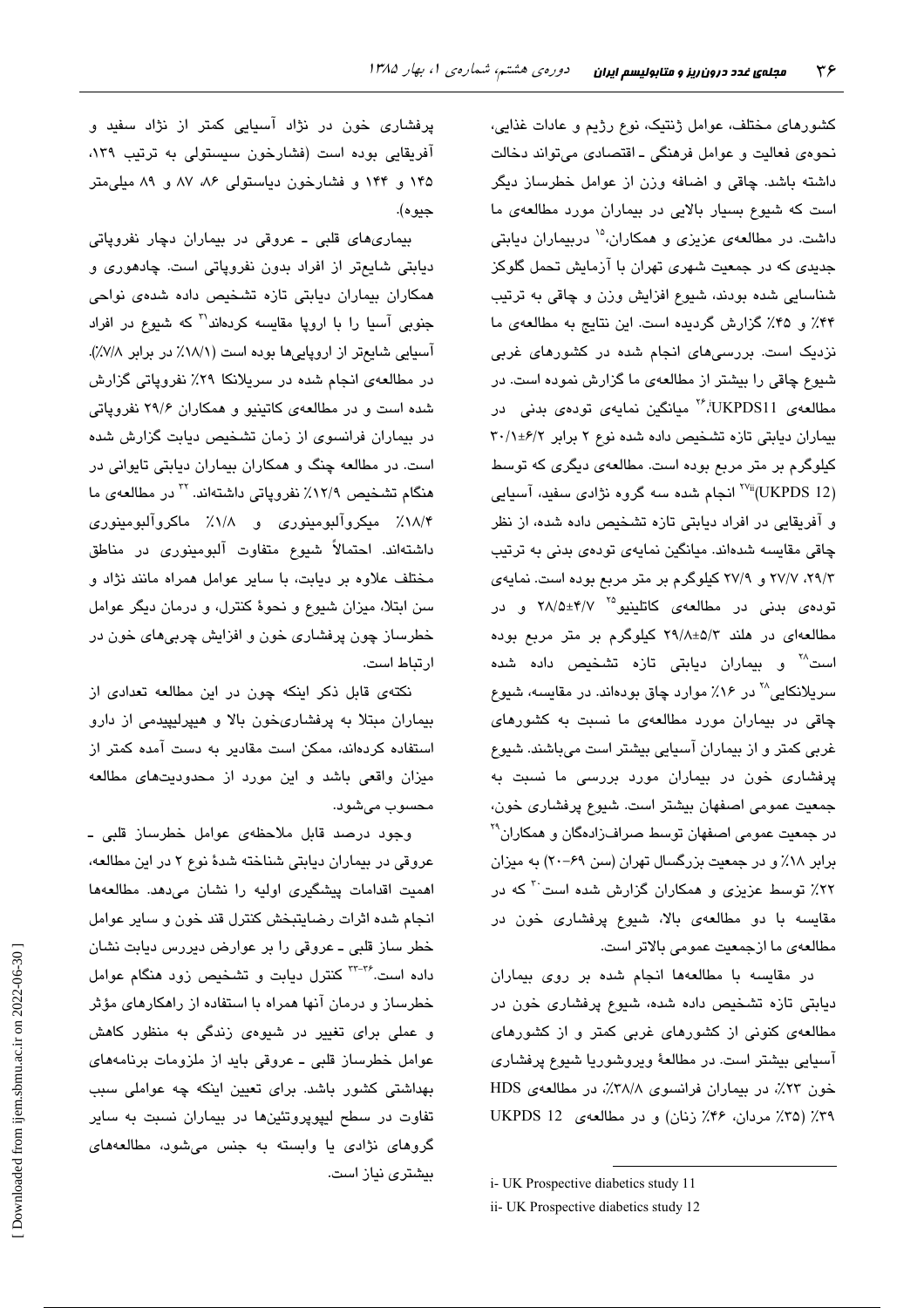فروغی فر به خاطر همکاری صمیمانه آنها در این تحقیق

تشکر و قدر دانی می نمایند.

### سیاسگزاری

نویسندگان مقاله از آقای مجید آبیار مسؤول کامپیوتر مرکز تحقیقات غدد و متابولیسم اصفهان و خانم مهری

#### **References**

- Garcia MJ, McNamara PM, Gordon T, Kannell WB. 1. Morbidity and mortality in diabetics in the Framingham population. Sixteen year follow-up. Diabetes 1974; 23: 105-111
- 2. Panzram G. Mortality and survival in type 2 (noninsulin-dependent) diabetes mellitus. Diabetologia 1987; 30: 123-131
- 3. Haffner SM, Lehto S, Ronnemaa T, Pyorala K, Laakso M. Mortality from coronary heart disease in subjects with type 2 diabetes and in nondiabetic subjects with and without prior myocardial infarction. N Engl J Med. 1998; 339: 229-234.
- $\overline{4}$ Khot UN, Khot MB, Bajzer CT, Sapp SK, Ohman EM, Brener SJ, et al. Prevalence of conventional risk factors in patients with coronary heart disease. JAMA 2003: 290: 898-904.
- 5. Howard G, Wagenknecht LE, Burke GL, Diez-Roux A, Evans GW, McGovern P, et al.Cigarette smoking and progression of atherosclerosis: The Atherosclerosis Risk in Communities (ARIC) Study. JAMA 1998; 279: 119-24
- 6. Frost PH, Davis BR, Burlando AJ, Curb JD, Guthrie GP, Isaacsohn JL, et al. Coronary heart disease risk factors in men and women aged 60 years and older: findings from the Systolic Hypertension in the Elderly Program. Circulation 1996; 94: 26-34.
- $7_{\scriptscriptstyle{\ddots}}$ Turner RC, Millns H, Neil HA, Stratton IM, Manley SE, Matthews DR, et al. Risk factors for coronary artery disease in non-insulin dependent diabetes mellitus: United Kingdom Prospective Diabetes Study (UKPDS: 23). BMJ 1998; 316: 823-8.
- Panzram G. Mortality and survival in type 2 (non- $\mathcal{R}$ insulin-dependent) diabetes mellitus. Diabetologia 1987; 30: 123-131
- $\mathbf{Q}$ U.K. Prospective Diabetes Study 27. Plasma lipids and lipoproteins at diagnosis of NIDDM by age and sex. Diabetes Care 1997; 20: 1683-7.
- 10. Hillier TA, Pedula KL. Characteristics of an adult population with newly diagnosed type 2 diabetes: the relation of obesity and age of onset. Diabetes Care 2001; 24: 1522-7.
- 11. Sewdarsen M, Vythilingum S, Jialal I, Kamdar MC. Coronary risk factors in newly diagnosed and previously diagnosed type 2 diabetic men with myocardial infarction. Diabetes Res Clin Pract 1991;  $11:169-76.$

١٢. عزیزی فریدون، نوایی لیدا. بررسی اختلالهای متابولیسم

ليپيدها، ڇاقي و فزوني فشار خون در بيماران ديابتي و مقایسهی آن با افراد سالم در روستاهای استان تهران. پژوهش در پزشکی ۱۳۷۹؛ سال ۲۴، شمارهی ۱، صفحات ۲۷ تا ۲۸.

- ١٣. شریفی فرانک، عزیزی فریدون. بررسی شیوع هیپرلیپیدمی، افزایش وزن، فشار خون بالا و میزان فعالیت بدنی در افراد دیابتی و IGT و مقایسهی آن با افراد سالم در روستاهای استان زنجان. پژوهش در پزشکی ۱۳۷۶، سال۲۱، شمارهی ۴، صفحات ۴۱ تا ۵۰
- ١٤. صفايي حسن، اميني مسعود. شيوع عوامل خطرزاي قلبي ـ عروقی در افراد دیابتی شناخته شدهی نوع۲ شهر اصفهان در سال ۱۳۸۱، دیابت و لیپید ایران، ۱۳۸۲؛ سال ۳، شمارهی ١، صفحات ٧١ تا ٧۶.
- ١٥. عزيزي فريدون، سعادت نويد، صالحي پيام، امامي حبيب. رابطهی عدم تحمل گلوکز، شاخصهای فشار خون، نمایهی تودهی بدنی و نسبت دور کمر به باسن در جمعیت شهری تهران (مطالعهی آیندهنگر قند و لیپید تهران). مجلهی غدد و درون ریز و متابولیسم ایران، ١٣٨٠: سال ٣، شمارهی ۴، صفحات ٢۴٧ تا ٢٥۶.
- 16. World Health Organ, Obesity: preventing and managing the global epidemic. Report of a WHO consultation. World Health Organ Tech Rep Ser 2000; 894: i-xii, 1-253.
- 17. Chobanian AV, Bakris GL, Black HR, Cushman WC, Green LA, Izzo JL Jr, et al; Joint National Committee on Prevention, Detection, Evaluation, and Treatment of High Blood Pressure. National Heart, Lung, and Blood Institute; National High Blood Pressure Education Program Coordinating Committee.Seventh report of the Joint National Committee on Prevention, Detection, Evaluation, and Treatment of High Blood Pressure. Hypertension 2003; 42: 1206-52.
- 18. Friedewald WT, Levy RI, Fredrickson DS. Estimation of the concentration of low-density lipoprotein cholesterol in plasma, without use of the preparative ultracentrifuge. Clin Chem 1972; 18: 499-502.
- 19. Expert Panel on Detection, Evaluation, and Treatment of High Blood Cholesterol in Adults. Executive Summary of The Third Report of The National Cholesterol Education Program (NCEP) Expert Panel on Detection, Evaluation, And Treatment of High Blood Cholesterol In Adults (Adult Treatment Panel III). JAMA 2001; 285: 2486-97.
- 20. American Diabetes Association: Clinical Practice Diabetes Care. Recommendations; 2003. 26. Supplement 1, S83-86.
- 21. Kashif W, Siddigi N, Dincer AP, Dincer HE, Hirsch S. Proteinuria: how to evaluate an important finding. Cleve Clin J Med 2003; 70: 535-7
- 22. Guideline for controlling and monitoring: the tobacco epidemic. Geneva: World Health Organization; 1998
- 23. Azizi F, Rahmani M, Ghnbarian A, Emami H, Salehi P, Mirmiran P, et al. Serum lipid levels in Iranian adults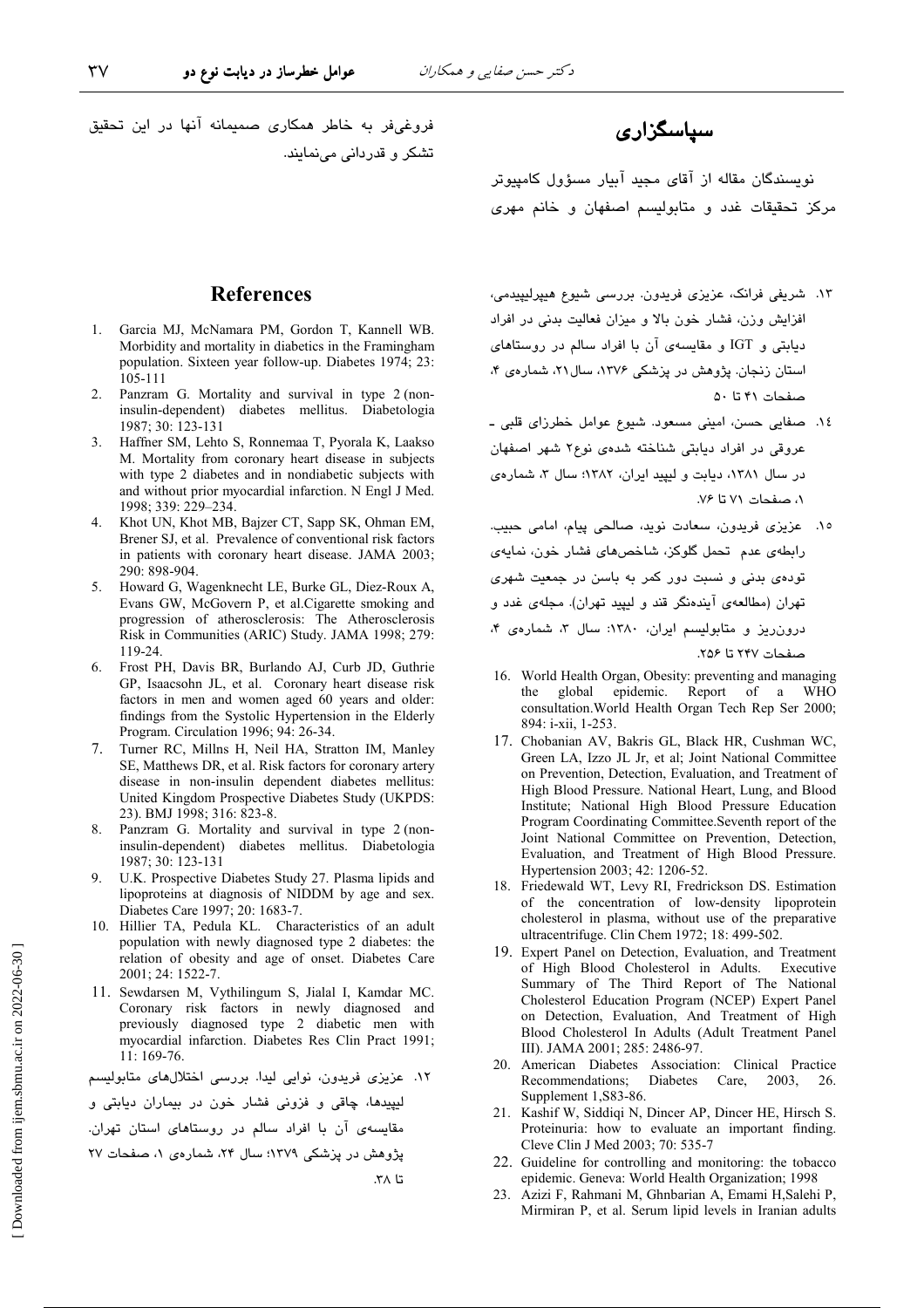population: Tehran Lipid and Glucose Study. Eur J Epidemiol 2003; 18: 311-319.

- 24. Weerasuriya N, Siribaddana S, Dissanayake A, Subasinghe Z, Wariyapola D, Fernando DJ. Long-term complications in newly diagnosed Sri Lankan patients with type 2 diabetes mellitus. QJM 1998; 91: 439-43.
- 25. Cathelineau G, de Champvallins M, Bouallouche A, Lesobre B. Management of newly diagnosed noninsulin-dependent diabetes mellitus in the primary care setting: effects of 2 years of gliclazide treatment--the Diadem Study. Metabolism1997; 46(12 Suppl 1): 31-4.
- $26$ UK Prospective Diabetes Study (UKPDS). XI: Biochemical risk factors in type 2 diabetic patients at diagnosis compared with age-matched normal subjects. Diabet Med. 1994;11:534-44.
- 27. UK Prospective Diabetes Study. XII: Differences between Asian, Afro-Caribbean and white Caucasian type 2 diabetic patients at diagnosis of diabetes. UK Prospective Diabetes Study Group. Diabet Med 1994;  $11:670-7.$
- 28. Spijkerman AM, Henry RM, Dekker JM, Nijpels G, Kostense PJ, Kors JA, etal. Prevalence of macrovascular disease amongst type 2 diabetic patients detected by targeted screening and patients newly diagnosed in general practice: the Hoorn Screening Study. J Intern Med 2004; 256: 429-36.
- 29. Sarraf-Zadegan N, Boshtam M, Mostafavi S, Rafiei M. Prevalence of hypertension and associated risk factors in Isfahan, Islamic Republic of Iran. East Mediterr Health J 1999; 5: 992-1001.
- 30. Azizi F, Ghanbarian A, Madjid M, Rahmani M. Distribution of blood pressure and prevalence of hypertension in Tehran adult population: Tehran Lipid and Glucose Study (TLGS), 1999-2000. J Hum Hypertens 2002; 16: 305-12
- 31. Chowdhury TA, Lasker SS. Complications and cardiovascular risk factors in South Asians and Europeans with early-onset type 2 diabetes. OJM 2002;95:241-6.
- 32. Chang C, Lu F, Yang YC, Wu JS, Wu TJ, Chen MS, et al. Epidemiologic study of type 2 diabetes in Taiwan. Diabetes Res Clin Pract 2000; 50 Suppl 2: S49-59.
- 33. The DCCT Research Group. Effect of intensive diabetes management on macrovascular events and risk factors in the Diabetes Control and Complications Trial. Am J Cardiol 1995; 75: 894-903.
- 34. UK Prospective Diabetes Study (UKPDS) Group. Intensive blood-glucose control with sulphonylureas or insulin compared with conventional treatment and risk of complications in patients with type 2 diabetes (UKPDS 33). Lancet 1998; 352: 837-53
- 35. Singer DE, Nathan DM, Anderson KM, Wilson PWF, Evans JC. Association of HbA1c with prevalent cardiovascular disease in the original cohort of the Framingham Heart Study. Diabetes 1992; 41: 202-208.
- 36. Scandinavian simvastatin survival study group. Randomised trial of cholesterol lowering in 4444 patients with coronary heart disease: the Scandinavian Simvastatin Survival Study (4S) Lancet 1994; 344: 1383-9.